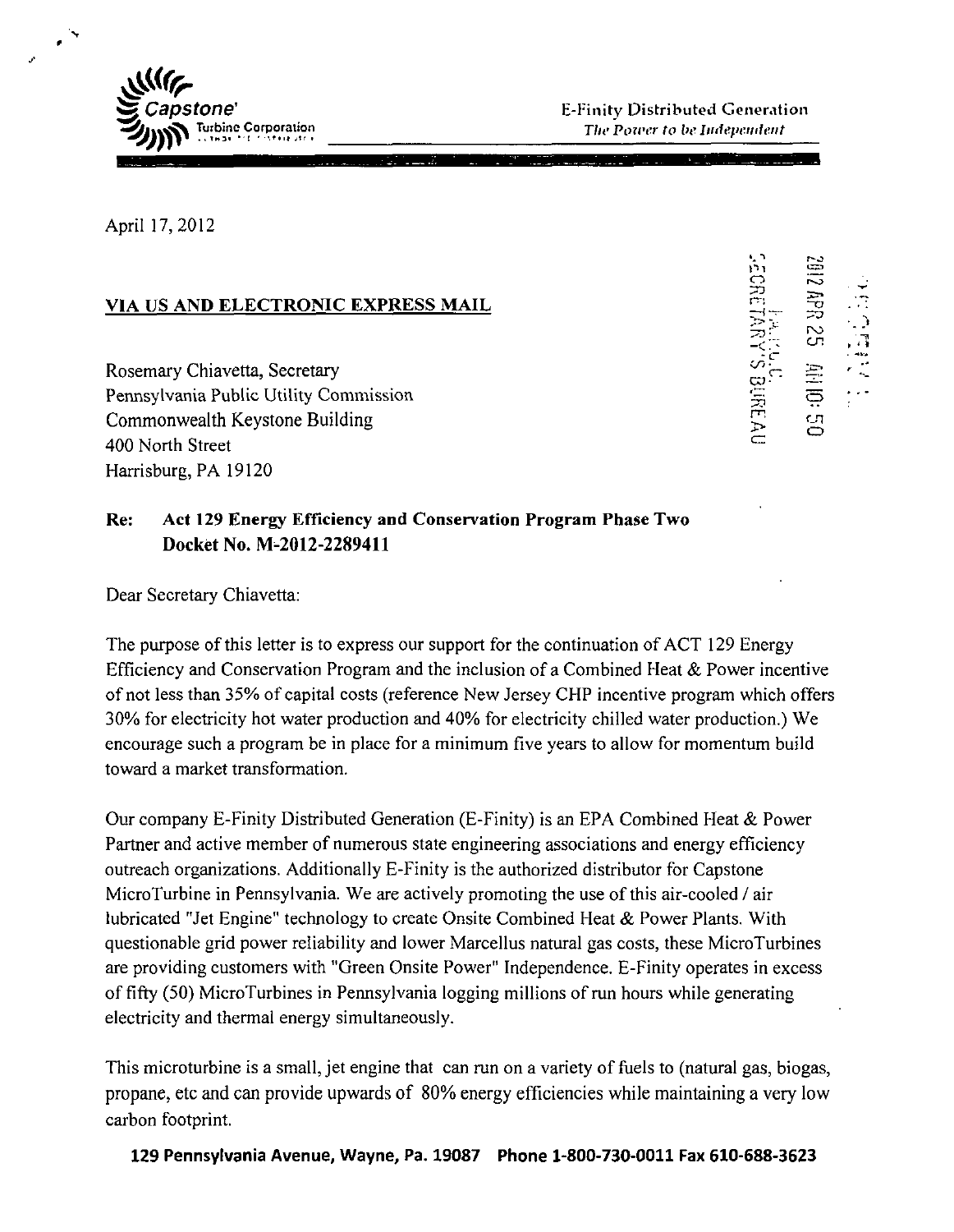

Further basis of our support for the continuation of ACT 129 was outlined to you in a letter from the Commonwealth Recycled Energy and Economic Development Alliance (CREEDA). CREEDA outlined for the PUC's consideration the, economic development, environmental impact reduction, and societal benefits all rate payers conclude receive from the deployment of energy efficiency combined heat and power (CHP) or co-generation.

The ACT has already provided electricity savings for many rate payers, but the program has only captured a fraction of the savings that can be realized by extending and modestly modifying the current program. CREEDA has advocated for a specific carve out for CHP projects to enable greater numbers of commercial and institutional customers to take advantage of energy and environmental savings offered by a continuation of the ACT.

Thank you for your consideration of my comments. Should you have any questions concerning these comments, please feel free to contact me.

Sincerely,

Jeffrey Beiter Managing Partner E-Finity Distributed Generation, LLC

CC: J.F Beiter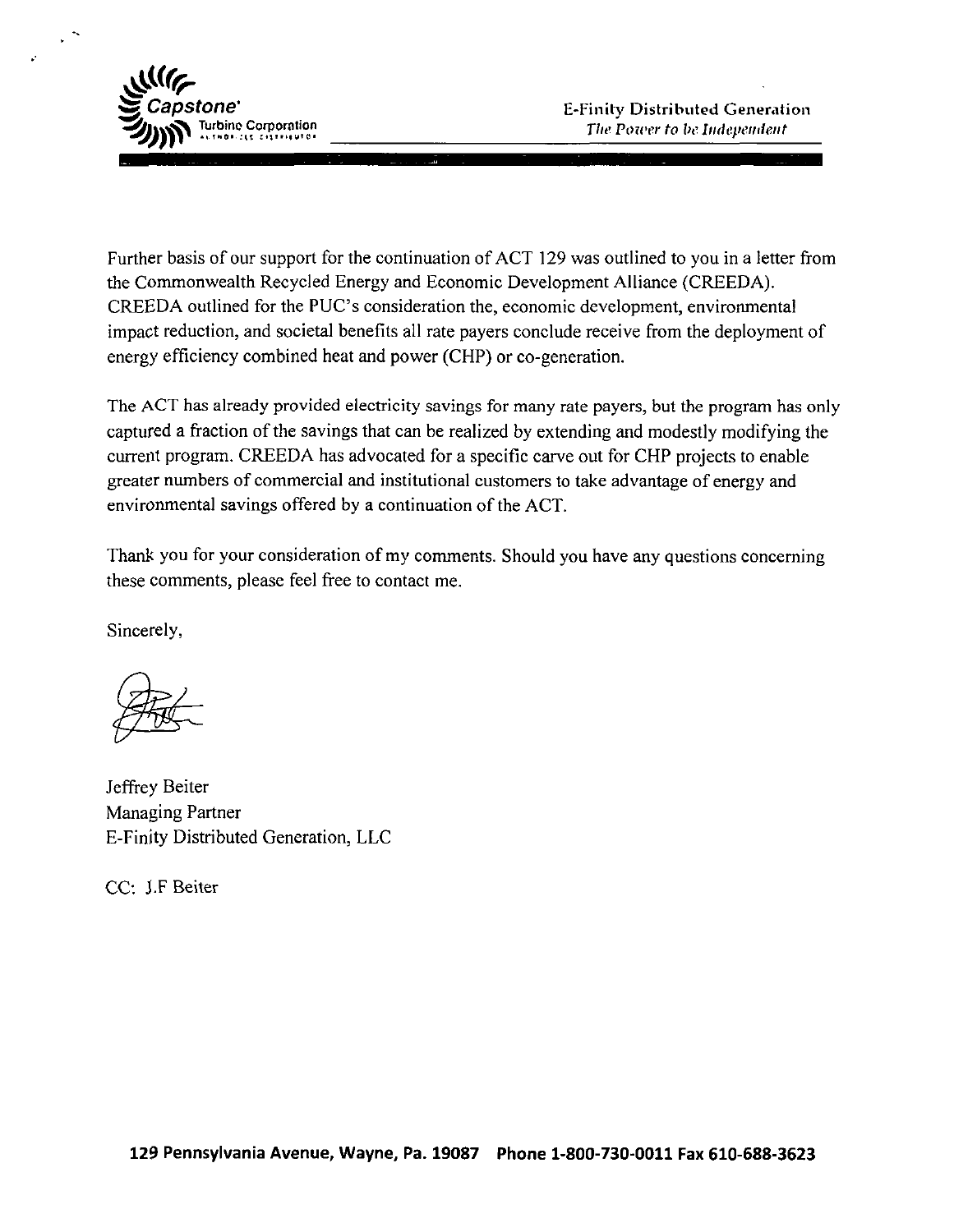

## **E-Finity Distributed Generation**

*Capstone Turbine Corporation Authorized Distributor* 

E-Finity Distributed Generation is the exclusive distributor for Capstone Turbine Corporation in the Mid Atlantic and South Eastern US regions solely focused on alternative and innovative power generation with Capstone Microturbines. E-Finity provides factory support services including conceptual design approval, installation oversight; application engineering, system commissioning as well as factory authorized service. E-Finity has been recognized by Capstone as a model distributor and has achieved the prestigious 2011 Platinum Distributor Award for year over year growth. In addition, E-Finity has been recognized as having sold the most Factory Protection Plans in the Americas for 2011.

E-Finity currently has in excesses of 150 operating Microturbines throughout the seven state mid-Atlantic region which have logged millions of run hours. Currently 90% are under the companies Factory Protection Plan and remotely monitored via the companies web-based ERMS System.

E-Finity's fleet has achieved interconnection with many of the Mid-Atlantic's utility systems including Consolidated Edision, Metropoliton Edision, National Grid, New York State Electric Company, Philadelphia Electric Company, Atlantic City Electric, Public Service Electric & Gas, PPL, Duquesne Light Co, Allegheny Power Company, Baltimore Gas & electric Company, Dominion Virginia Power, and Appalachian Power.

E-Finity's Capstone Turbine fleet is deployed in one or a combination of. several electrical and thermal energy solutions:

- CHP: Combined Heal & Power
	- o Masonic Village of Elizabethtown
	- o Four Seasons Hotel Philadelphia
	- o Maryland State Police Forensic Building
	- o Kinder Morgan Fuel Storage/Transport Facility
	- o Bristol Bridge Business Center Bristol, PA
- CCHP: Combined Cooling, Heating & Power
	- o Salem Community College
	- o Philadelphia Gas Works World Headquarters
	- o National Rural Electric Cooperative Finance Corporation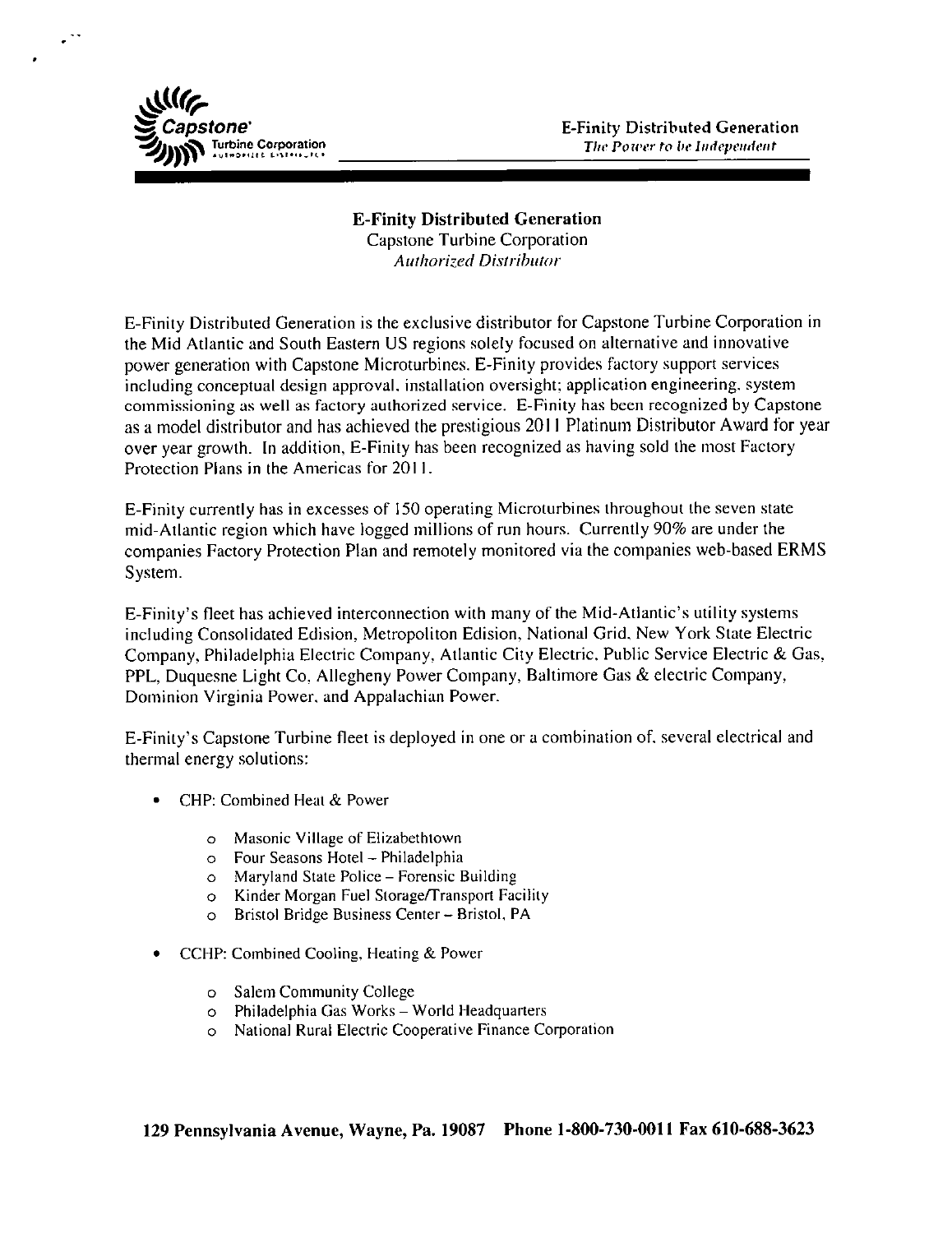

**pstone'** E-Finity Distributed Generation **Components** E-Finity Distributed Generation **Components** 

Page 2 E-Finity Qualifications 2012

 $\mathcal{D}_{\mathcal{S}_{\mathcal{A}}}$ 

- Secure Power / Prime Power
	- o Solars Data Center
	- o UGI Utilities Headquarters Middletown, PA
- Bio Gas to Energy  $\bullet$ 
	- o York County Sewer Authority
	- o Allentown Waste Water Facility
	- o Consol Energy (coal bed methane)
- Oil and Gas Industry Applications
	- o Dominion Compressor Stations
	- o Chesapeake Energy Compressor Stations

E-Finity is an active member of the EPA Combined Heat and Power Program, The Department of Energy Mid-Atlantic Clean Energy Center, local AEE Chapters and a member of the Marcellus Shale Coalition.